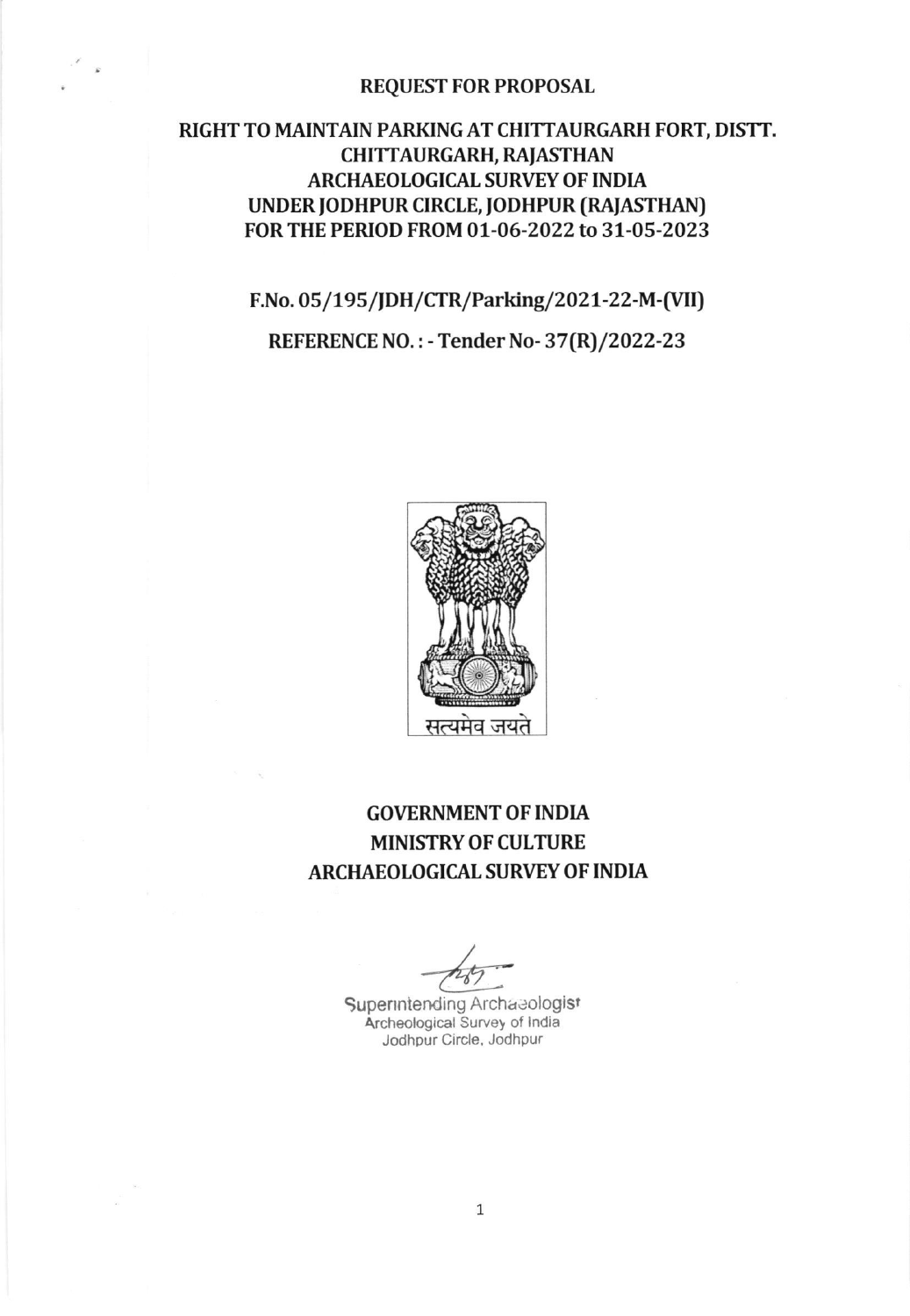#### Section-1

# Table — A Time and Work Frame<br>

## RIGHT TO MAINTAIN PARKING AT CHITTAURGARH FORT, DISTT. CHITTAURGARH, **RAJASTHAN** ARCHAEOLOGICAL SURVEY OF INDIA UNDER JODHPUR CIRCLE, JODHPUR (RAJASTHAN) FoR rHE PERIoD FRoM 01-06-2O22 to 3l-O5-2O23

#### **CRITICAL DATE SHEET**

| 1. | <b>Publishing Date</b>        | 30.4.2022  | 18:00 Hrs. |
|----|-------------------------------|------------|------------|
| 2. | Document                      | 30.04.2022 | 18:00 Hrs. |
|    | Download/Sale Start           |            |            |
|    | Date                          |            |            |
| 3. | Seek Clarification Start      |            |            |
|    | Date                          |            |            |
| 4. | <b>Seek Clarification End</b> |            |            |
|    | Date                          |            |            |
| 5. | Pre Bid Meeting Date          |            |            |
| 6. | <b>Bid Submission Start</b>   | 30.04.2022 | 18:00 Hrs. |
|    | Date                          |            |            |
| 7. | <b>Bid Submission</b>         | 17.05.2022 | 12:00 Hrs. |
|    | <b>Closing Date</b>           |            |            |
| 8. | <b>Bid Opening Date</b>       | 18.05.2022 | 12:30 Hrs. |
| 9. | <b>Bid Validity Date</b>      | 60 Days    |            |

Superintending Archaeologist b

 $\label{eq:reduced} \mathcal{P}(\mathcal{A}^{\mathcal{A}}) = \mathcal{P}(\mathcal{A}^{\mathcal{A}})$  with Superintending Archaeologist Archeologicat Survey of lndia JodhDur Circle, Jodhpur